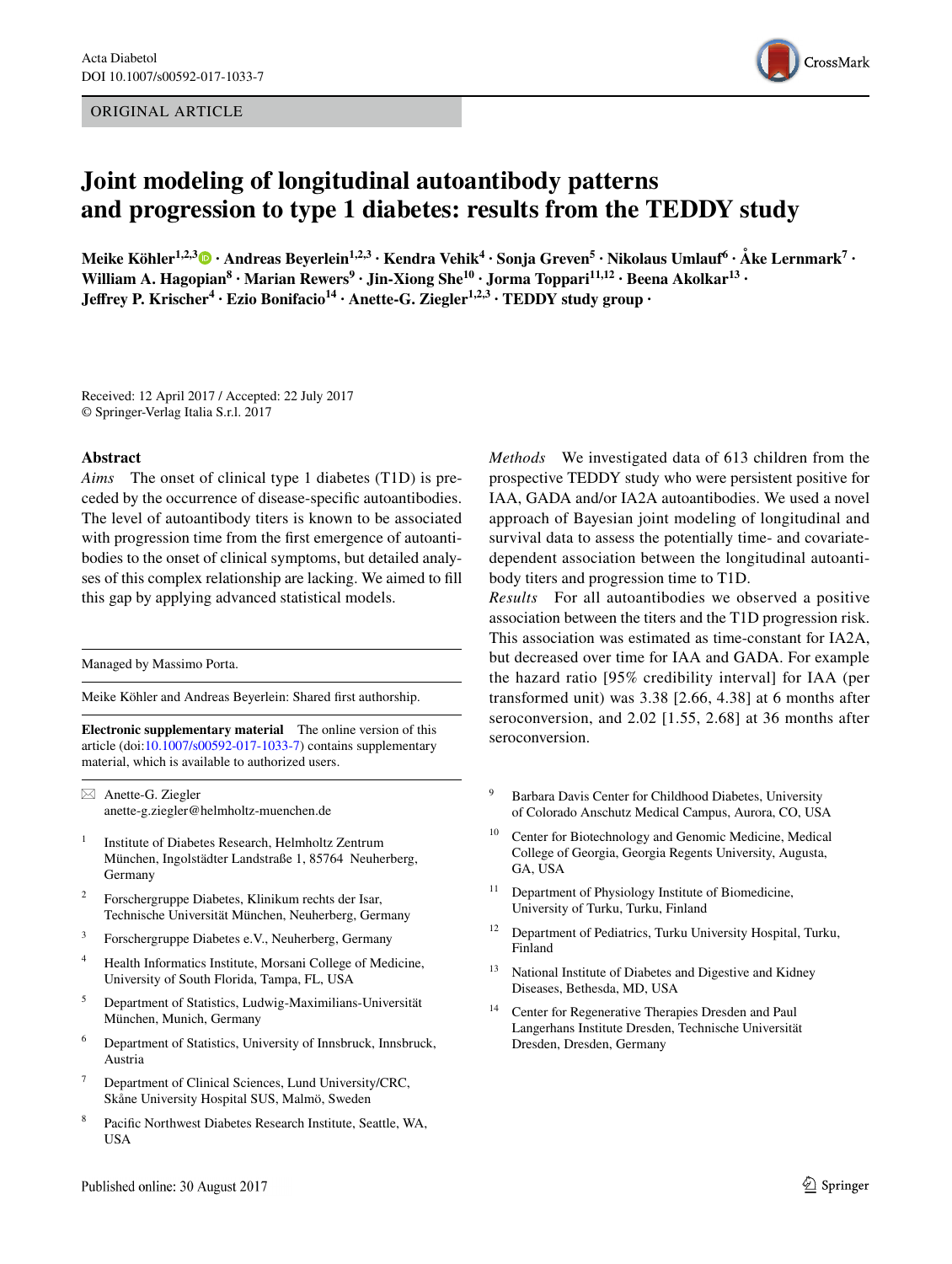*Conclusions* These fndings indicate that T1D progression risk stratifcation based on autoantibody titers should focus on time points early after seroconversion. Joint modeling techniques allow for new insights into these associations.

**Keywords** Autoantibodies · Joint modeling · Type 1 diabetes

## **Introduction**

Type 1 diabetes (T1D) is one of the most common chronic diseases in childhood, with worldwide increasing incidence [\[1](#page-8-0)]. The disease is preceded by a preclinical period of islet autoimmunity, which most commonly develops in early infancy  $[2, 3]$  $[2, 3]$  $[2, 3]$  $[2, 3]$ . The presence of islet autoantibodies is associated with the progression to clinical diabetes [\[4](#page-8-3)]. However, the time from the frst emergence of autoantibodies, called seroconversion, to the onset of clinical symptoms varies considerably between individuals, ranging from weeks to decades [[4\]](#page-8-3).

It is also known that the combination of diferent autoantibodies as well as the autoantibody titer is associated with progression time [\[5](#page-8-4)]. For insulin autoantibodies (IAA), both their titers around seroconversion and their mean levels over time have been found to be associated with progression to T1D [[2](#page-8-1), [6\]](#page-8-5), and similar fndings have been recently reported for other islet autoantibodies [[7–](#page-8-6)[9](#page-8-7)]. Nevertheless, detailed analyses of autoantibody titers over time are lacking.

Here, we investigated data of more than 600 islet-autoantibody-positive children followed up within the prospective The Environmental Determinants of Diabetes in the Young (TEDDY) study  $[10, 11]$  $[10, 11]$  $[10, 11]$  $[10, 11]$ . In contrast to previous analyses, we used joint models of longitudinal and survival data. This class of models has the advantage to avoid potential bias due to characteristics of the longitudinal markers (here autoantibodies), such as random biological fuctuations, informative censoring and discrete measurement time points [\[12](#page-8-10)]. By applying a novel approach of joint modeling, we gained further insights into the potentially complex relationship between longitudinal islet-autoantibody measures and the time to T1D progression, particularly with respect to timevarying associations of both.

# **Methods**

TEDDY is an ongoing prospective cohort study funded by the National Institutes of Health with the primary goal to identify environmental causes of T1D. The TEDDY study enrolled 8676 children with increased genetic risk for T1D who were recruited in six clinical research centers located in the USA, Finland, Germany and Sweden between 2004 and 2010 shortly after birth. Detailed information on study design, eligibility and methods has been previously published [\[11](#page-8-9), [13,](#page-8-11) [14](#page-8-12)]. Written informed consents were obtained for all participants from a parent or primary caretaker, separately, for genetic screening and for participation in prospective follow-up before inclusion in the study. The study was approved by local Institutional Review or Ethics Boards and is monitored by the External Advisory Board formed by the National Institutes of Health. All procedures followed were in accordance with the ethical standards of the responsible committee on human experimentation (institutional and national) and with the Helsinki Declaration of 1975, as revised in 2008 (5). For this analysis, we used the data of all children who had developed one or more persistent islet autoantibodies by the time of our data access (December 31, 2014). At that time point the median age of the children analyzed at their last visit was 6.5 years with a range from 0.75 to 10.2 years.

#### **Defnition of islet autoimmunity**

Development of persistent islet autoimmunity was assessed every 3 months and defned by the presence of at least one islet autoantibody among autoantibodies to insulin (IAA), glutamic acid decarboxylase (GADA) and insulinoma-associated protein 2 (IA2A) on two or more consecutive visits confrmed by two laboratories. Date of persistent autoimmunity to an autoantibody was defned as the draw date of the frst sample of the two consecutive samples which deemed the child persistent confirmed positive for this autoantibody. As described in more detail elsewhere [[7\]](#page-8-6), the respective autoantibody titers were standardized to be comparable across study laboratories (University of Bristol, UK; and University of Colorado, Denver, USA) by subtracting the laboratory- and antibody-specifc threshold and dividing by the laboratory- and autoantibody-specifc standard deviation and were log-transformed afterward.

#### **Study outcome**

The main outcome of this analysis was the time to development of T1D after seroconversion in months. T1D diagnosis was based on American Diabetes Association criteria [\[15](#page-8-13)].

### **Statistical analyses**

Of the 8676 children enrolled, 613 had developed one or more autoantibodies at the time of our data access. We created three subsets of the data where we restricted the data to children who had seroconverted to IAA  $(n = 442)$ , GADA  $(n = 466)$  or IA2A  $(n = 288)$ , respectively. These subsets were not mutually exclusive, as children had potentially seroconverted to multiple autoantibodies. Children were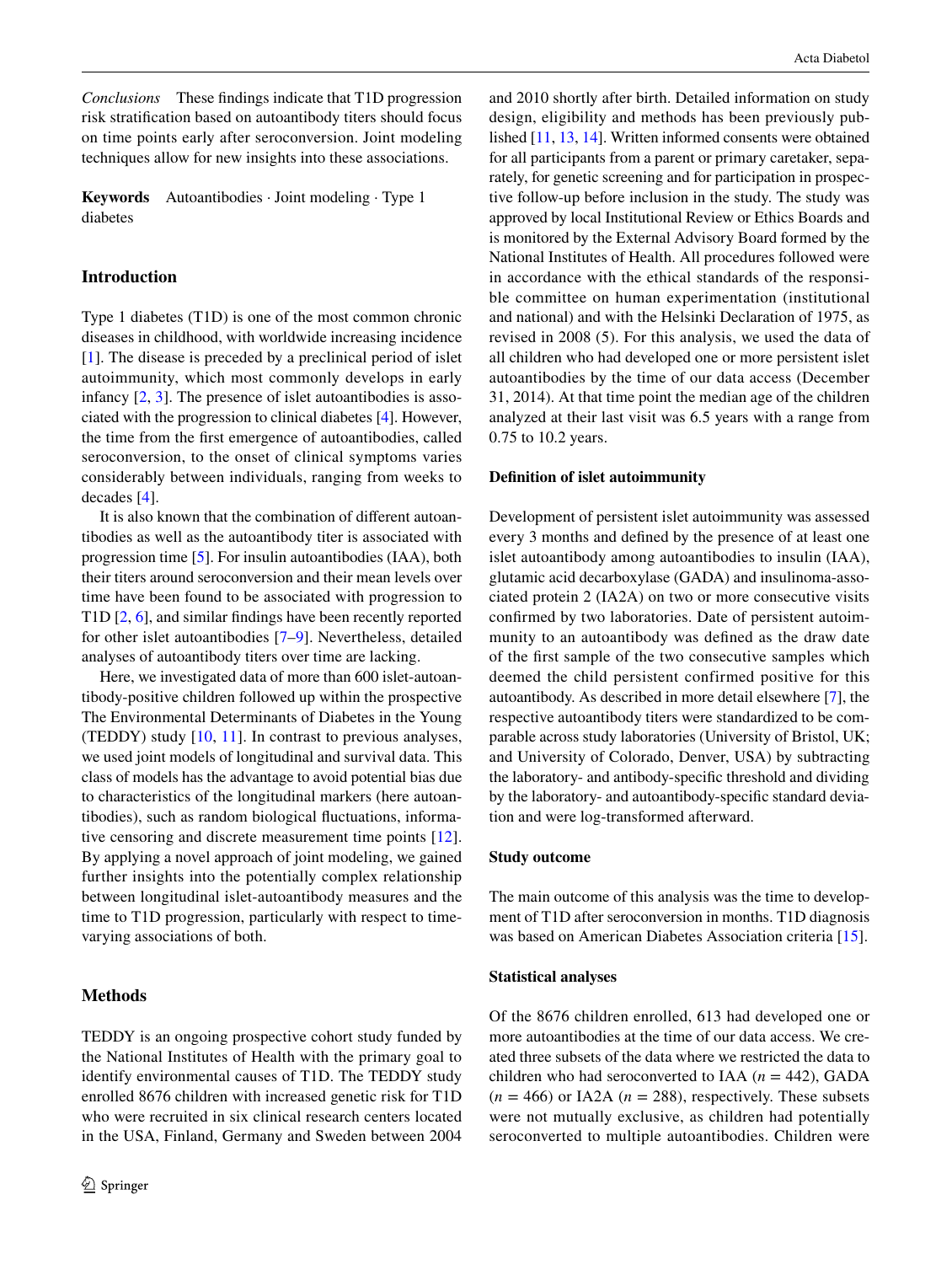assigned to each subset irrespectively of whether the specifc autoantibody was among the frst islet autoantibodies to appear or appeared at a later time during follow-up. For example, if a child developed autoantibodies to IAA frst and autoantibodies to GADA later, the child would be assigned to both the IAA and GADA subset.

We used a novel shared parameter joint model approach to assess the association between the longitudinal autoantibody titers from seroconversion with the time to T1D. Joint models allow the incorporation of longitudinal titers as timevarying covariates into the survival model of progression to T1D by estimating a longitudinal model and a proportional hazards model, using a joint likelihood for both submodels [\[16](#page-8-14)]. We further extended this model to a more fexible joint model, where we were able to assess heterogeneous and nonlinear individual biomarker trajectories and to explore complex associations between the biomarkers and the time to event [\[17](#page-8-15)]. We refer to Appendix for further details. Using this novel approach we specifed the autoantibody titers over time as smooth, nonlinear, subject-specifc trajectories in the longitudinal model. Furthermore we allowed the association between the modeled trajectories and the time to T1D to be time-varying in our main analysis. In additional explorative analyses we allowed the association to difer between subjects with diferent characteristics, and to difer over time between subjects with diferent characteristics.

We fitted these models for each of the three autoantibodies IAA, GADA and IA2A, separately, within each autoantibody-specifc subset. In the longitudinal submodels, we assessed the associations of each autoantibody titer with (a) age at seroconversion of the respective autoantibody, (b) a binary variable indicating whether the autoantibody was among the frst autoantibodies to appear, and (c) two timevarying binary variables indicating which of the other two autoantibodies were present at each observed time point. In each proportional hazards submodel, we assessed the associations of the smooth subject-specifc autoantibody trajectories from the longitudinal model with progression time from seroconversion of the respective autoantibody to T1D. Baseline covariates were (a) the age at seroconversion of the respective autoantibody and (b) whether the autoantibody was among the frst autoantibodies to appear. We further assessed whether the association between the autoantibody trajectories and the time to T1D difered over time between subjects with and without a frst-degree relative with T1D or between girls and boys. Additionally we checked for differences in the association between HLA genotypes. Due to the limited size of certain HLA subgroups we modeled this association as time-constant.

All models were estimated within a Bayesian framework using the R-package *bamlss* [\[18](#page-8-16)]. Weakly informative normal priors were used for all coefficients. We report the posterior mean estimates/hazard ratios and 95% credibility intervals (CI) for all modeled parameters. Bayesian CIs can be interpreted as the interval in which the population parameter lies with a given probability (here 95%). We assessed convergence of the Markov chains by visual inspection of traceplots and conducted sensitivity analyses with regard to prior specifcation. All calculations were carried out with R version 3.2.5 [\[19](#page-8-17)].

## **Results**

Table [1](#page-3-0) shows the study characteristics in each subset, i.e., the subsets of children who developed IAA, GADA or IA2A autoantibodies, respectively, at any time during follow-up. In most cases, either IAA, GADA or both were present at the time of the frst seroconversion, whereas IA2A occurred at a later time point. The children seroconverted to the different autoantibodies at diferent median ages (*p* < 0.001, Kruskal–Wallis Test) with IAA seroconversion taking place at a lower median age. Apart from that, children with diferent autoantibodies were similar regarding the progression time to T1D and other variables.

The individual autoantibody patterns over time after seroconversion were heterogeneous, but on average IAA titers declined after an initial increase, and GADA and IA2A titers increased shortly after seroconversion and remained relatively stable thereafter (Supplementary Fig. 1).

In the joint modeling of autoantibody titers over time and the time to T1D, we observed for all autoantibodies a positive association between the titer and the risk of progression to T1D. Titers over time were lower for subjects who seroconverted at an older age for the respective autoantibody, and higher if the respective autoantibody appeared at the initial seroconversion, and if other autoantibodies were present (Table [2](#page-3-1)). For each autoantibody, a higher age at the respective seroconversion was also associated with lower risk of progression to clinical T1D. For example, children had a hazard ratio [95% CI] of 0.84 [0.72, 0.98] if they seroconverted one year later for IAA.

We further investigated whether the association between the estimated trajectories of autoantibodies and the progression to T1D was time-varying or constant. By using our approach, we observed that the association was time-varying for IAA and GADA with the association being highest early after seroconversion and decreasing over time (Fig. [1](#page-4-0)) and stronger for IAA than GADA: The hazard ratio for IAA (per transformed unit) was 3.38 [2.66; 4.38] at 6 months after seroconversion, 3.02 [2.44, 3.81] at 12 months after seroconversion and 2.02 [1.55, 2.68] at 36 months after seroconversion (Table [3](#page-4-1)) with an average decrease in the hazard ratio of 10% [95% CI 2, 18%] every 6 months. The hazard ratio for GADA (per transformed unit) was 1.63 [1.20, 2.30] at 6 months after seroconversion, 1.40 [1.07, 1.85]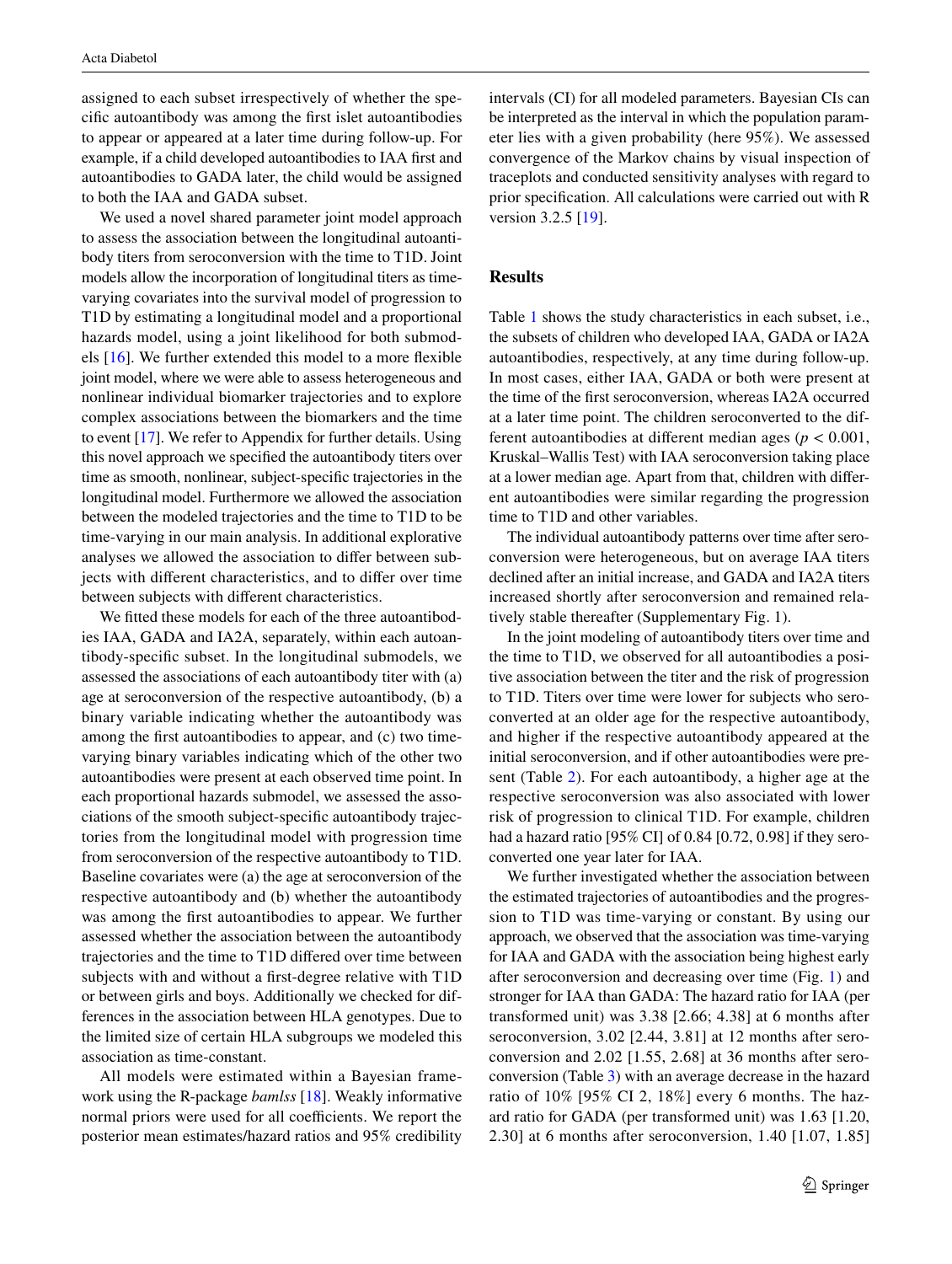<span id="page-3-0"></span>**Table 1** Description of the study population by type of persistent autoantibody

<span id="page-3-1"></span>**Table 2** Posterior mean estimates of coefficients (β) and hazard ratios with corresponding 95% credibility intervals from joint models of autoantibody trajectories (IAA, GADA and IA2A, as estimated in longitudinal submodels) and progression to T1D (survival

submodels)

| Variable                                      | Total         | Type of persistent autoantibody |               |                   |  |
|-----------------------------------------------|---------------|---------------------------------|---------------|-------------------|--|
|                                               |               | <b>IAA</b>                      | <b>GADA</b>   | IA <sub>2</sub> A |  |
| Total number of children                      | 613           | 442                             | 466           | 288               |  |
| Age at respective seroconversion (years)      | 2.2(1.2, 3.8) | 2.0(1.1, 3.5)                   | 2.7(1.6, 4.2) | 2.8(1.9, 4.5)     |  |
| Girls                                         | 268 (44%)     | 200 (45%)                       | 212 (45%)     | 112 (39%)         |  |
| Country                                       |               |                                 |               |                   |  |
| <b>US</b>                                     | 206 (34%)     | 136 (31%)                       | 166 (36%)     | 94 (33%)          |  |
| Finland                                       | 153 (25%)     | 125 (28%)                       | 109 (23%)     | 85 (30%)          |  |
| Germany                                       | 47 (8%)       | 40 (9%)                         | 32(7%)        | 22 (8%)           |  |
| Sweden                                        | 207 (34%)     | 141 (32%)                       | 159 (34%)     | 87 (30%)          |  |
| Child having a first-degree relative with T1D | 128(21%)      | 105(24%)                        | 97 (21%)      | 71 (25%)          |  |
| HLA-DR genotype                               |               |                                 |               |                   |  |
| DR3/4                                         | 311 (51%)     | 241 (55%)                       | 251 (54%)     | 148 (51%)         |  |
| DR4/4                                         | 106(17%)      | 74 (17%)                        | 81 (17%)      | 64 (22%)          |  |
| DR4/8                                         | 92 (15%)      | 71 (16%)                        | 51 (11%)      | 46 (16%)          |  |
| DR3/3                                         | 76 (12%)      | 30(7%)                          | 64 (14%)      | 16(6%)            |  |
| Other                                         | 28 (5%)       | 26(6%)                          | 19(4%)        | 14(5%)            |  |
| Additionally autoantibody positive for        |               |                                 |               |                   |  |
| <b>IAA</b>                                    |               |                                 | 302 (65%)     | 252 (88%)         |  |
| <b>GADA</b>                                   |               | 302 (68%)                       |               | 237 (83%)         |  |
| IA <sub>2</sub> A                             |               | 252 (57%)                       | 237 (51%)     |                   |  |
| Autoantibody present at first seroconversion  |               | 353 (80%)                       | 344 (74%)     | 40 (14%)          |  |
| Number of children who developed T1D          | 175 (29%)     | 162 (37%)                       | 134 (29%)     | 127(44%)          |  |

Values are reported as *n* (% of non-missing observations) for categorical variables and median (interquartile range) for continuous variables

| Autoantibodies | Covariate                             | Longitudinal models |                | Survival models |            |
|----------------|---------------------------------------|---------------------|----------------|-----------------|------------|
|                |                                       | β                   | 95% CI         | <b>HR</b>       | 95% CI     |
| <b>IAA</b>     | IAA present at first seroconversion   | 0.35                | 0.20, 0.51     | 0.66            | 0.42, 1.02 |
|                | IAA seroconversion age (years)        | $-0.10$             | $-0.13, -0.07$ | 0.84            | 0.72, 0.98 |
|                | GADA positive (time-varying variable) | 0.31                | 0.24, 0.37     | a               | a          |
|                | IA2A positive (time-varying variable) | 0.17                | 0.12, 0.22     | a               | a          |
| <b>GADA</b>    | GADA present at first seroconversion  | 0.34                | 0.19, 0.47     | 0.72            | 0.51, 1.03 |
|                | GADA seroconversion age (years)       | $-0.06$             | $-0.09, -0.03$ | 0.61            | 0.52, 0.72 |
|                | IAA positive (time-varying variable)  | 0.25                | 0.20, 0.32     | a               | a          |
|                | IA2A positive (time-varying variable) | 0.06                | 0.02, 0.11     | a               | a          |
| IA2A           | IA2A present at first seroconversion  | 0.31                | 0.11, 0.50     | 1.07            | 0.61, 1.80 |
|                | IA2A seroconversion age (years)       | $-0.05$             | $-0.08, -0.01$ | 0.66            | 0.56, 0.78 |
|                | IAA positive (time-varying variable)  | 0.22                | 0.09, 0.36     | a               | a          |
|                | GADA positive (time-varying variable) | 0.29                | 0.18, 0.41     | a               | a          |

Bold font indicates that the 95% CI does not include 0 (for  $\beta$ ) or 1 (for HR)

*CI* credibility interval, *HR* hazard ratio

a Covariate only included in the longitudinal submodel

at 12 months after seroconversion and 0.85 [0.61, 1.17] at 36 months after seroconversion with an average decrease of 9% [1, 15%] every 6 months. For IA2A, the positive association between autoantibody titer and T1D progression was estimated as time-constant: The hazard ratios for IA2A (per transformed unit) were 1.56 [1.04, 2.42] at 6 months after seroconversion, 1.53 [1.10, 2.16] at 12 months after seroconversion, and 1.44 [1.005, 2.16] at 36 months after seroconversion with a negligible average decrease of 2% [−8, 13%] every 6 months. As indicated by the credibility intervals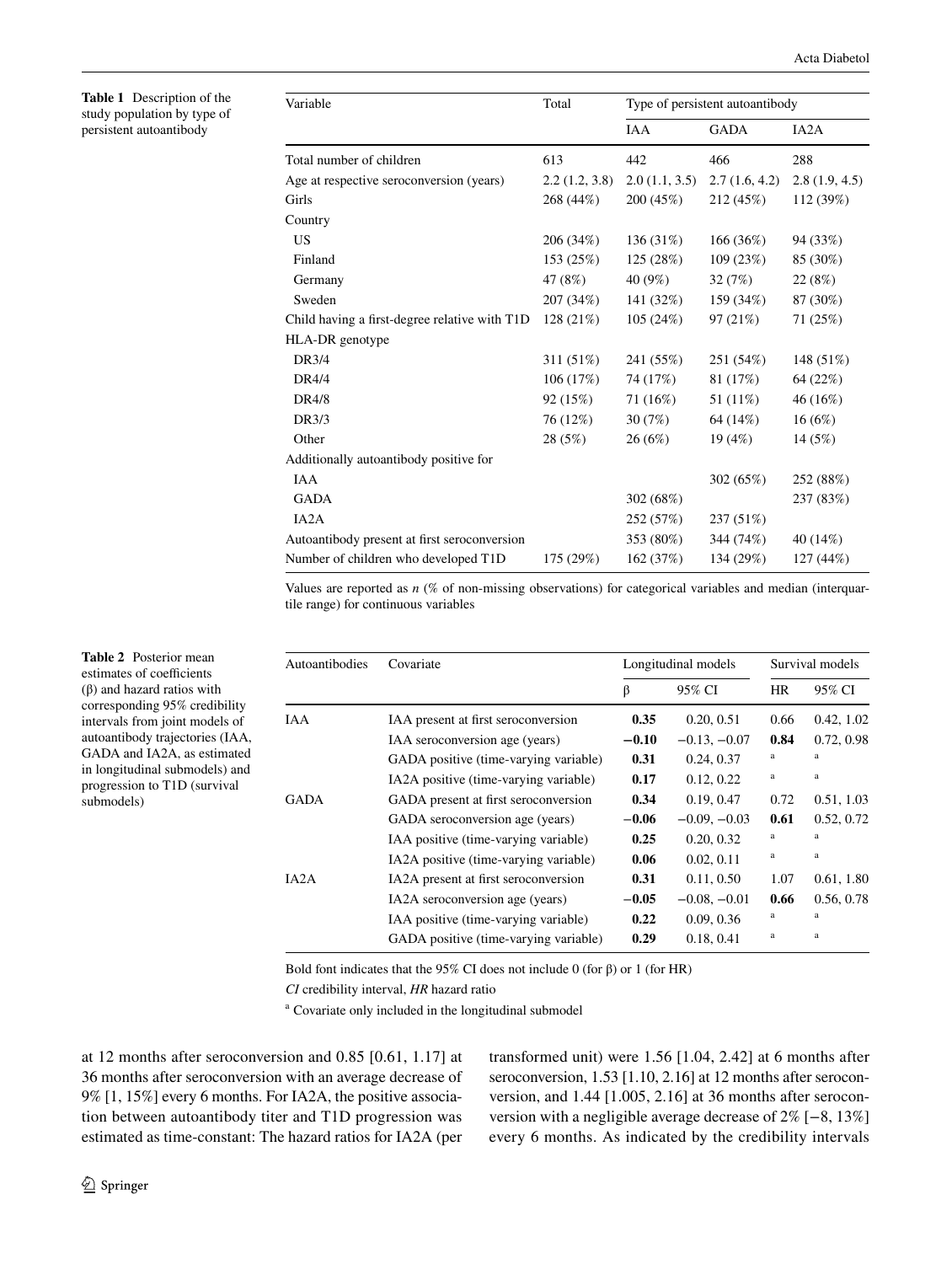

<span id="page-4-0"></span>**Fig. 1** Posterior mean estimates (*lines*) and 95% credibility intervals (*shaded areas*) of  $\eta_a(t)$ , the time-varying log hazard ratio (HR) of the association between longitudinal autoantibody trajectories and type 1 diabetes

<span id="page-4-1"></span>**Table 3** Posterior mean hazard ratios (HR) with corresponding 95% credibility intervals (CI) at diferent time points after seroconversion of each autoantibody for the association between autoantibody trajectories from the longitudinal model and progression time to type 1 diabetes

| Autoantibodies | Time point<br>(months) | HR   | 95% CI      |
|----------------|------------------------|------|-------------|
| <b>IAA</b>     | $\mathbf{0}$           | 3.78 | 2.78, 5.28  |
|                | 6                      | 3.38 | 2.66, 4.38  |
|                | 12                     | 3.02 | 2.44, 3.81  |
|                | 24                     | 2.43 | 1.94, 3.02  |
|                | 36                     | 2.02 | 1.55, 2.68  |
|                | 48                     | 1.69 | 1.17, 2.50  |
|                | 60                     | 1.39 | 0.77, 2.42  |
| <b>GADA</b>    | $\Omega$               | 1.94 | 1.28, 3.25  |
|                | 6                      | 1.63 | 1.20, 2.30  |
|                | 12                     | 1.40 | 1.07, 1.85  |
|                | 24                     | 1.07 | 0.80, 1.41  |
|                | 36                     | 0.85 | 0.61, 1.17  |
|                | 48                     | 0.73 | 0.50, 1.04  |
|                | 60                     | 0.69 | 0.43, 1.14  |
| IA2A           | $\mathbf{0}$           | 1.62 | 0.96, 2.81  |
|                | 6                      | 1.56 | 1.04, 2.42  |
|                | 12                     | 1.53 | 1.10, 2.16  |
|                | 24                     | 1.49 | 1.08, 2.13  |
|                | 36                     | 1.44 | 1.005, 2.16 |
|                | 48                     | 1.37 | 0.82, 2.33  |
|                | 60                     | 1.28 | 0.58, 2.74  |

Bold font indicates that the 95% CI of the respective association does not include the 1

in Fig. [1,](#page-4-0) positive associations with T1D progression were observed for IAA up to 54 months after seroconversion, for GADA up to 18 months after seroconversion and for IA2A between 6 and 36 months after seroconversion. The traceplots indicated satisfactory convergence of the Markov chains (Supplementary Figs. 2–4), and sensitivity analyses showed robustness against diferent prior specifcations (Supplementary Fig. 5).

We further observed differences in the time-varying association of autoantibodies with progression to T1D between children with and without a frst-degree relative with T1D. For all autoantibodies the associations were higher among children with a frst-degree relative at early time points and decreased more strongly within this group (Fig. [2](#page-5-0), upper panel). For IAA, the associations between the two groups difered from seroconversion until about 12 months thereafter, as indicated by the credibility bands of the diferences (Fig. [2,](#page-5-0) lower panel), but only from 4 to 6 months after seroconversion for GADA and from 1 to 16 months after seroconversion for IA2A. For all autoantibodies HLA subgroups were similar in the association between autoantibody trajectories and the time to T1D (Fig. [3](#page-5-1)). An exception was a higher association for subjects with IAA autoantibodies and the DR3/3 genotype, a genotype which is less prevalent among IAA positive children (*n* = 30, 7%). In accordance with the diference in the hazard, the mean titer levels between progressors and non-progressors difered more strongly within the small subgroup of DR3/3 than within other HLA genotypes with non-progressors showing an especially low level (Supplementary Fig. 6). We did not observe consistent diferences in the association over time between girls and boys (Supplementary Fig. 7).

## **Discussion**

In the present study the complex relationship between longitudinally measured autoantibodies and the risk of progression to T1D diabetes was explored using a novel joint modeling approach. We observed potentially time-varying positive associations between the autoantibody titers of IAA and GADA, and the risk of T1D progression, indicating that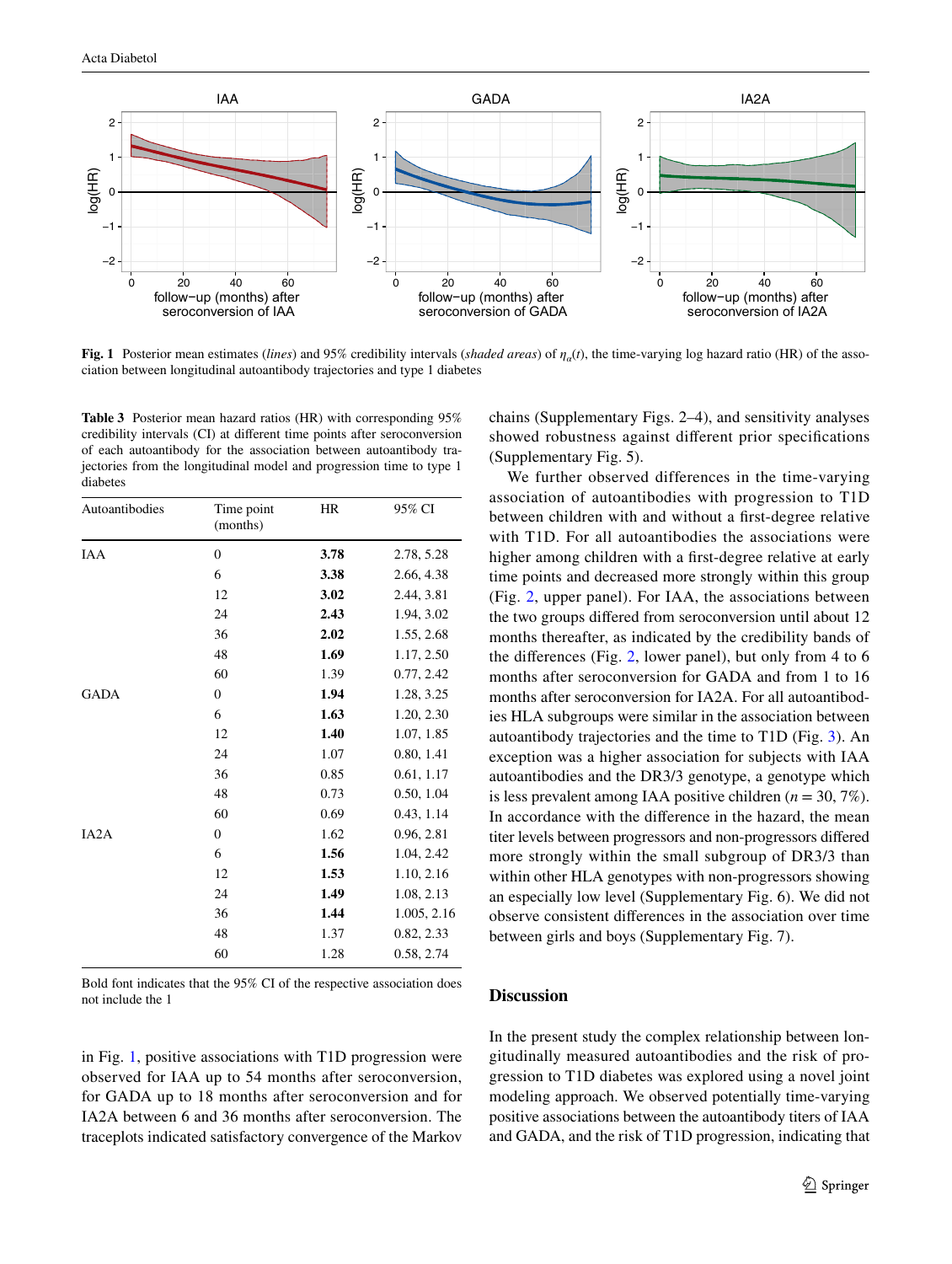

<span id="page-5-0"></span>**Fig. 2** Posterior mean estimates (*lines/dots*) and 95% credibility intervals (*shaded areas*) of  $\eta_a(t, FDR)$ , the time-varying log hazard ratio (HR) of the association between longitudinal autoantibody trajectories and type 1 diabetes (T1D) progression stratifed for children

that had a frst-degree relative (FDR) with T1D or not (*upper panel*) and of the diference of the association between the groups over time,  $\eta_a(t, FDR = 1) - \eta_a(t, FDR = 0)$  (*lower panel*)



<span id="page-5-1"></span>**Fig. 3** Posterior mean estimates and 95% credibility intervals of  $\eta_a$ (HLA), the time-constant log hazard ratio (HR) of the association between longitudinal autoantibody trajectories and type 1 diabetes

progression, per HLA genotype. The *dashed line* represents the estimated log hazard ratio of the reference group

the T1D progression risk associated with autoantibody titers was highest shortly after seroconversion of the respective autoantibody. The hazard ratio was highest for IAA, especially at early time points. Additionally, we observed that the associations of the autoantibody titer and the T1D risk early after seroconversion were more pronounced in children with frst-degree relatives with T1D.

These results were in line with earlier results from other cohorts, where initial and mean IAA and IA2A titers were shown to be associated with the risk of progression [[2](#page-8-1), [6,](#page-8-5) [20\]](#page-8-18) as well as from a more recent and methodologically advanced study based on the TEDDY data. In this study the relationship between titers of the same autoantibodies over time and the risk of progression to T1D was modeled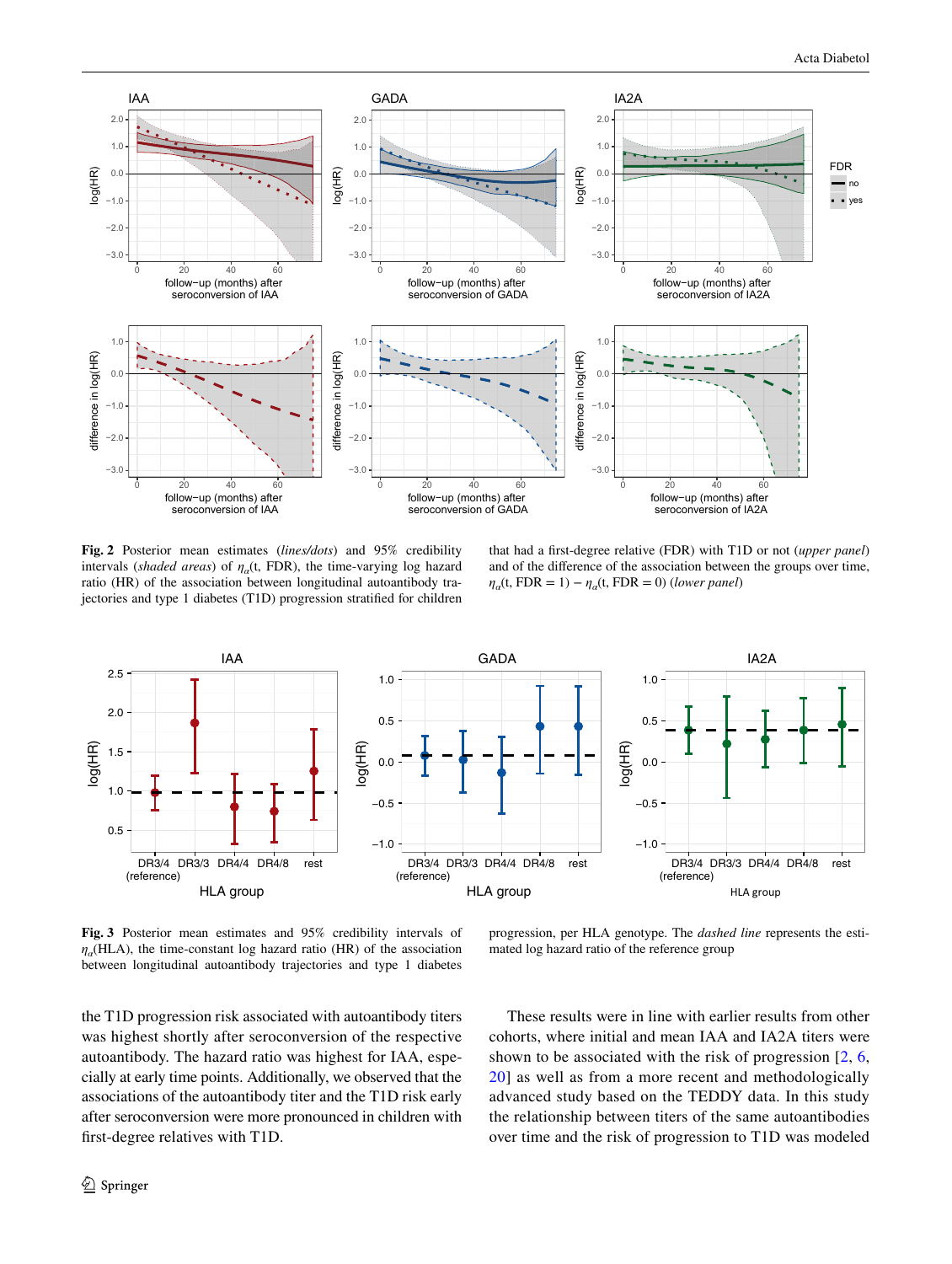assuming a time-constant association [\[7\]](#page-8-6). By using mean levels of the respective autoantibodies as time-varying predictors in a Cox model, the authors could show a positive association between autoantibody titers and the time to T1D progression for IAA and IA2A in their analyses.

Potential limitations of this previous approach are, however, that (a) only subject's mean titers until a certain time point are taken into account and not all observed values over time, (b) in a time-varying Cox model the time-varying predictor is assumed constant between observations, and (c) the association between autoantibodies and the risk of progression is assumed to be time-constant. These limitations were addressed by our joint modeling approach. Here, we fexibly modeled the trajectories of all three autoantibodies in each subject as a smooth function of time, i.e., obtaining predictions for the autoantibody titers between the measurements at discrete time points, and could use all this information as a time-varying covariate in the survival model. Additionally, we allowed their association with the risk of T1D progression to vary over time and between groups of subjects (children with and without frst-degree relatives with T1D as well as boys and girls). In consequence, we were able to explore the association between autoantibodies and the risk of T1D beyond the previous results. For example, we observed that increased GADA titers may predict T1D progression within the frst 1.5 years after seroconversion, but not thereafter. As this association averages to 0 over the whole time range this association was potentially not captured in the simpler modeling from the previous analysis. Furthermore, our modeling approach revealed that the time-varying associations appear to be more pronounced in children with frst-degree relatives with T1D compared to children without.

The modeling of autoantibodies as longitudinal biomarkers and the time to clinical T1D poses a challenge due to the nature of the data beyond the aspects mentioned above. Longitudinal biomarkers usually contain potential random variation both due to the laboratory measurement process as well as short- and long-term biological fuctuations and are only observed until an event occurs. Whereas not accounting for the random fuctuations in a time-varying Cox model might result in an underestimation of the hazard ratio [\[12](#page-8-10)], ignoring the latter might distort the estimation of covariate efects in the longitudinal model. By jointly analyzing the longitudinal and survival model we could address these issues and gained further insights as to how covariates afected both the autoantibody titers over time, and the risk of T1D progression. We found that earlier seroconversion for the respective autoantibody, if the respective seroconversion was the initial one, as well as the presence of other autoantibodies was associated with higher autoantibody titers. The age at the respective seroconversion was also inversely related to the risk of T1D progression for every autoantibody. While joint modeling approaches allow for detailed and unbiased estimations, they demand a high number of subjects, especially when complex associations are modeled in the survival part. TEDDY is the largest prospective study on the determinants of T1D worldwide and thus offers a unique opportunity to explore the application of joint modeling techniques on these complex relationships due to the high number of subjects and the detailed measurement schedule.

Currently, the presented fexible joint model only allows the assessment of one longitudinal biomarker at a time. In consequence, one limitation is that we were not able to combine all three markers into one joint model. We partly addressed this issue by including information on the presence of other autoantibodies and the order of their occurrence in our model. While they provide insights into the mechanisms of disease progression, a drawback of our results is that they cannot easily be translated from a cohort setting with frequent measurements into clinical practice, as the age at the respective seroconversion plays a crucial role in the prediction of T1D progression risk, but is not readily available in practice.

In conclusion, by using state of the art joint modeling techniques we were able to give insights into the complex relationship between longitudinal autoantibody titers and the risk of progression to clinical T1D. Risk stratifcation basing on autoantibody titers should focus on time points early after seroconversion.

**Funding** The TEDDY study was supported by U01 DK63829, U01 DK63861, U01 DK63821, U01 DK63865, U01 DK63863, U01 DK63836, U01 DK63790, UC4 DK63829, UC4 DK63861, UC4 DK63821, UC4 DK63865, UC4 DK63863, UC4 DK63836, UC4 DK95300, UC4 DK100238, UC4 DK106955 and Contract No. HHSN267200700014C from the National Institute of Diabetes and Digestive and Kidney Diseases (NIDDK), National Institute of Allergy and Infectious Diseases (NIAID), National Institute of Child Health and Human Development (NICHD), National Institute of Environmental Health Sciences (NIEHS), Juvenile Diabetes Research Foundation (JDRF) and Centers for Disease Control and Prevention (CDC). Additionally this work was supported by funds from the Helmholtz International Research Group [HIRG-0018] and the Juvenile Diabetes Research Foundation (JDRF) [Grant Number 2-SRA-2015-13-Q-R] to AGZ, and the German Research Foundation DFG [Emmy Noether grant GR 3793/1-1] to SG. The funders had no impact on the design, implementation, analysis and interpretation of the data.

The TEDDY Study Group

**Colorado Clinical Center** Marian Rewers, M.D., Ph.D., PI<sup>1,4,5,6,10,11</sup>, Kimberly Bautista<sup>12</sup>, Judith Baxter<sup>9,10,12,15</sup>, Ruth Bedoy<sup>2</sup>, Daniel Felipe-Morales, Kimberly Driscoll, Ph.D.<sup>9</sup>, Brigitte I. Frohnert, M.D.<sup>2,14</sup>, Patricia Gesualdo<sup>2,6,12,14,15</sup>, Michelle Hoffman<sup>12,13,14</sup>, Rachel Karban<sup>12</sup>, Edwin Liu, M.D.<sup>13</sup>, Jill Norris, Ph.D.<sup>2,3,12</sup>, Adela Samper-Imaz, Andrea Steck, M.D.<sup>3,14</sup>, Kathleen Waugh<sup>6,7,12,15</sup>, Hali Wright<sup>12</sup>. University of Colorado, Anschutz Medical Campus, Barbara Davis Center for Childhood Diabetes.

Finland Clinical Center Jorma Toppari, M.D., Ph.D., PI<sup>¥^1,4,11,14</sup>, Olli G. Simell, M.D., Ph.D.¥^1,4,11,13, Annika Adamsson, Ph.D.^12, Suvi Ahonen\*±§, Heikki Hyöty, M.D., Ph.D.\*±6, Jorma Ilonen, M.D., Ph.D.¥ <sup>¶3</sup>, Sanna Jokipuu<sup>^</sup>, Tiina Kallio<sup>^</sup>, Leena Karlsson<sup>^</sup>, Miia Kähönen<sup>µ¤</sup>,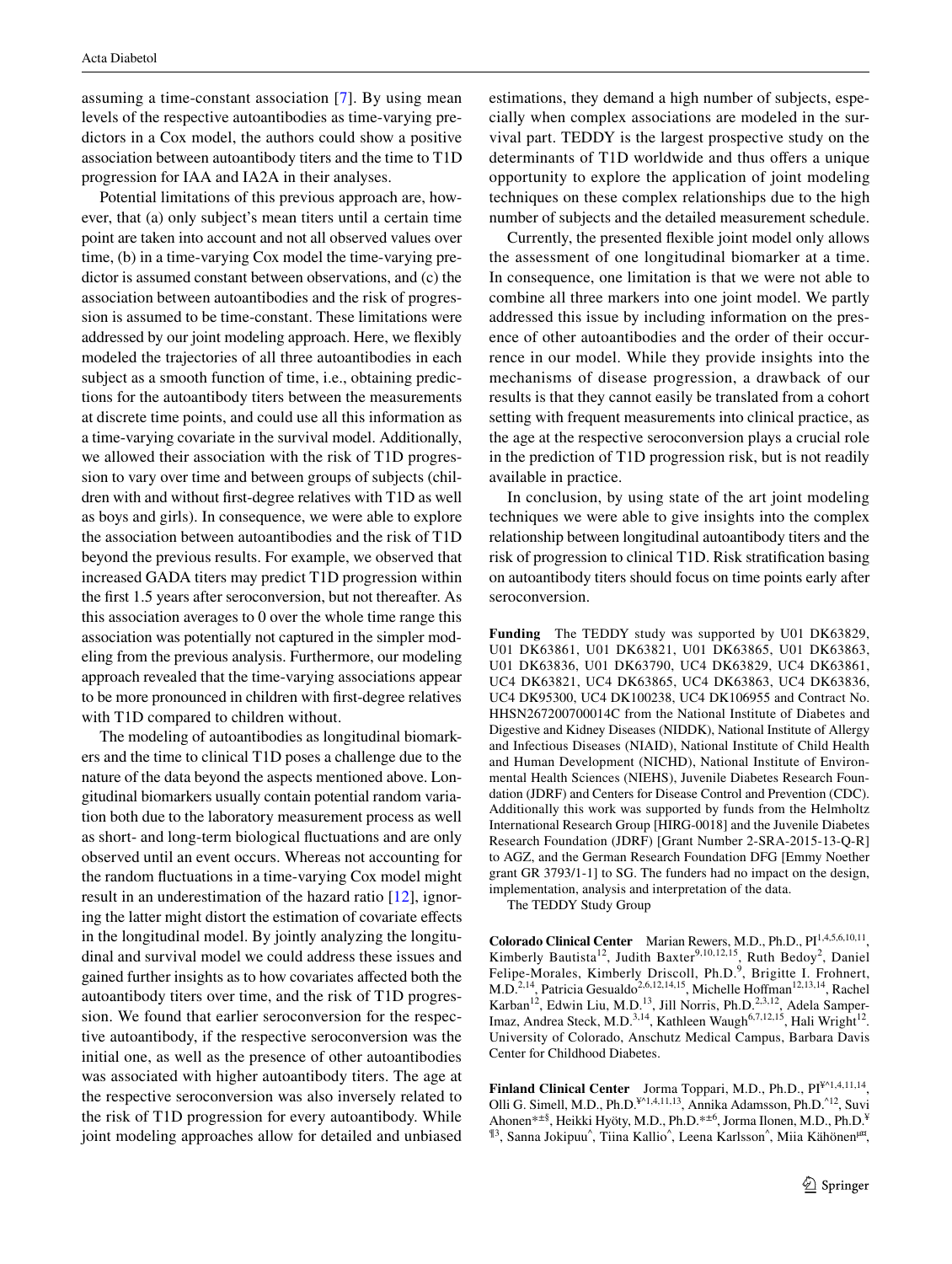Mikael Knip, M.D., Ph.D.\*±5, Lea Kovanen\*±§, Mirva Koreasalo\*±§2, Kalle Kurppa, M.D., Ph.D.\*<sup>±13</sup>, Tiina Latva-aho<sup>µ¤</sup>, Maria Lönnrot, M.D., Ph.D.\*<sup>±6</sup>, Elina Mäntymäki^, Katja Multasuo<sup>µ¤</sup>, Juha Mykkänen, Ph.D.<sup>¥3</sup>, Tiina Niininen<sup>±∗12</sup>, Sari Niinistö<sup>±§</sup>, Mia Nyblom<sup>∗±</sup>, Petra Rajala^ , Jenna Rautanen±§, Anne Riikonen\*±§, Mika Riikonen^ , Jenni Rouhiainen<sup>^</sup>, Minna Romo<sup>^</sup>, Tuula Simell, Ph.D., Ville Simell<sup>^¥13</sup>, Maija Sjöberg<sup>¥^12,14</sup>, Aino Stenius<sup>µ¤12</sup>, Maria Leppänen^, Sini Vainionpää<sup>^</sup>, Eeva Varjonen<sup>¥^12</sup>, Riitta Veijola, M.D., Ph.D.<sup>µ¤14</sup>, Suvi M. Virtanen, M.D., Ph.D.\*<sup>±§2</sup>, Mari Vähä-Mäkilä<sup>^</sup>, Mari Åkerlund<sup>\*±§</sup>, Katri Lindfors, Ph.D.\*<sup>13 ¥</sup>University of Turku, \*University of Tampere, Katri Lindfors, Ph.D.\*<sup>1.3</sup> \*University of Turku, \*University of Tampere,<br><sup>µ</sup>University of Oulu, ^Turku University Hospital, Hospital District of Southwest Finland, ±Tampere University Hospital, ¤ Oulu University Hospital, §National Institute for Health and Welfare, Finland, <sup>¶</sup>University of Kuopio.

Georgia/Florida Clinical Center Jin-Xiong She, Ph.D., PI<sup>1,3,4,11</sup>, Desmond Schatz, M.D.\*4,5,7,8, Diane Hopkins<sup>12</sup>, Leigh Steed<sup>12,13,14,15</sup>, Jamie Thomas\*<sup>6,12</sup>, Janey Adams\*<sup>12</sup>, Katherine Silvis<sup>2</sup>, Michael Haller, M.D.\*14, Melissa Gardiner, Richard McIndoe, Ph.D., Ashok Sharma, Joshua Williams, Gabriela Young, Stephen W. Anderson, M.D.^ , Laura Jacobsen, M.D.<sup>\*14</sup> Center for Biotechnology and Genomic Medicine, Augusta University. \*University of Florida, ^ Pediatric Endocrine Associates, Atlanta.

Germany Clinical Center Anette-G. Ziegler, M.D., PI<sup>1,3,4,11</sup>, Andreas Beyerlein, Ph.D.<sup>2</sup>, Ezio Bonifacio Ph.D.<sup>\*5</sup>, Michael Hummel, M.D.<sup>13</sup>, Sandra Hummel, Ph.D.<sup>2</sup>, Kristina Foterek<sup>¥2</sup>, Nicole Janz, Mathilde Kersting, Ph.D.<sup>¥2</sup>, Annette Knopff<sup>7</sup>, Sibylle Koletzko, M.D.<sup>¶13</sup>, Claudia Peplow<sup>12</sup>, Roswith Roth, Ph.D.<sup>9</sup>, Marlon Scholz, Joanna Stock<sup>9,12,14</sup>, Katharina Warncke, M.D.<sup>14</sup>, Lorena Wendel, Christiane Winkler, Ph.D.<sup>2,12,15</sup>. Forschergruppe Diabetes e.V. and Institute of Diabetes Research, Helmholtz Zentrum München, and Klinikum rechts der Isar, Technische Universität München. \*Center for Regenerative Therapies, TU Dresden, ¶Dr. von Hauner Children's Hospital, Department of Gastroenterology, Ludwig-Maximilians-University Munich, <sup>¥</sup>Research Institute for Child Nutrition, Dortmund.

**Sweden Clinical Center** Åke Lernmark, Ph.D., PI<sup>1,3,4,5,6,8,10,11,15</sup>, Daniel Agardh, M.D., Ph.D.<sup>13</sup>, Carin Andrén Aronsson<sup>2,12,13</sup>, Maria Ask, Jenny Bremer, Ulla-Marie Carlsson, Corrado Cilio, Ph.D., M.D.<sup>5</sup>, Emelie Ericson-Hallström, Lina Fransson, Thomas Gard, Joanna Gerardsson, Rasmus Bennet, Monica Hansen, Gertie Hansson, Susanne Hyberg, Fredrik Johansen, Berglind Jonsdottir, M.D., Helena Elding Larsson, M.D., Ph.D. 6,14, Marielle Lindström, Markus Lundgren, M.D.14, Maria Månsson-Martinez, Maria Markan, Jessica Melin12, Zeliha Mestan, Karin Ottosson, Kobra Rahmati, Anita Ramelius, Falastin Salami, Sara Sibthorpe, Birgitta Sjöberg, Ulrica Swartling, Ph.D.9,12, Evelyn Tekum Amboh, Carina Törn, Ph.D. 3,15, Anne Wallin, Åsa Wimar<sup>12,14</sup>, Sofie Åberg. Lund University.

**Washington Clinical Center** William A. Hagopian, M.D., Ph.D.,  $PI^{1,3,4, 5, 6,7,11,13, 14}$ , Michael Killian<sup>6,7,12,13</sup>, Claire Cowen Crouch<sup>12,14,15</sup>, Jennifer Skidmore<sup>2</sup>, Josephine Carson, Maria Dalzell, Kayleen Dunson, Rachel Hervey, Corbin Johnson, Rachel Lyons, Arlene Meyer, Denise Mulenga, Alexander Tarr, Morgan Uland, John Willis. Pacifc Northwest Diabetes Research Institute.

**Pennsylvania Satellite Center** Dorothy Becker, M.D., Margaret Franciscus, MaryEllen Dalmagro-Elias Smith<sup>2</sup>, Ashi Daftary, M.D., Mary Beth Klein, Chrystal Yates. Children's Hospital of Pittsburgh of UPMC.

Data Coordinating Center Jeffrey P. Krischer, Ph.D., PI<sup>1,4,5,10,11</sup>, Michael Abbondondolo, Sarah Austin-Gonzalez, Maryouri Avendano,

Sandra Baethke, Rasheedah Brown<sup>12,15</sup>, Brant Burkhardt, Ph.D.<sup>5,6</sup>, Martha Butterworth<sup>2</sup>, Joanna Clasen, David Cuthbertson, Christopher Eberhard, Steven Fiske<sup>9</sup>, Dena Garcia, Jennifer Garmeson, Veena Gowda, Kathleen Heyman, Francisco Perez Laras, Hye-Seung Lee, Ph.D.<sup>1,2,13,15</sup>, Shu Liu, Xiang Liu, Ph.D.<sup>2,3,9,14</sup>, Kristian Lynch, Ph.D. <sup>5,6,9,15</sup>, Jamie Malloy, Cristina McCarthy<sup>12,15</sup>, Steven Meulemans, Hemang Parikh, Ph.D.<sup>3</sup>, Chris Shaffer, Laura Smith, Ph.D.<sup>9,12</sup>, Susan Smith<sup>12,15</sup>, Noah Sulman, Ph.D., Roy Tamura, Ph.D.<sup>1,2,13</sup>, Ulla Uusitalo, Ph.D.<sup>2,15</sup>, Kendra Vehik, Ph.D.<sup>4,5,6,14,15</sup>, Ponni Vijayakandipan, Keith Wood, Jimin Yang, Ph.D., R.D.<sup>2,15</sup>. Past staff: Lori Ballard, David Hadley, Ph.D., Wendy McLeod. University of South Florida.

**Project scientist** Beena Akolkar, Ph.D.<sup>1,3,4,5,6,7,10,11</sup>. National Institutes of Diabetes and Digestive and Kidney Diseases.

**Autoantibody Reference Laboratories** Liping Yu, M.D.^5, Dongmei Miao, M.D.<sup>^</sup>, Polly Bingley, M.D., FRCP<sup>\*5</sup>, Alistair Williams<sup>\*</sup>, Kyla Chandler<sup>\*</sup>, Saba Rokni<sup>\*</sup>, Claire Williams<sup>\*</sup>, Rebecca Wyatt<sup>\*</sup>, Gifty George<sup>\*</sup>, Sian Grace<sup>\*</sup>. ^Barbara Davis Center for Childhood Diabetes, University of Colorado Denver, \*School of Clinical Sciences, University of Bristol UK.

**HLA Reference Laboratory** Henry Erlich, Ph.D.<sup>3</sup>, Steven J. Mack, Ph.D., Anna Lisa Fear. Center for Genetics, Children's Hospital Oakland Research Institute.

**Repository** Sandra Ke, Niveen Mulholland, Ph.D. NIDDK Biosample Repository at Fisher BioServices.

**Other contributors** Kasia Bourcier, Ph.D.<sup>5</sup>, National Institutes of Allergy and Infectious Diseases. Thomas Briese, Ph.D.<sup>6,15</sup>, Columbia University. Suzanne Bennett Johnson, Ph.D.<sup>9,12</sup>, Florida State University. Eric Triplett, Ph.D.<sup>6</sup>, University of Florida.

**Committees** <sup>1</sup> Ancillary Studies, <sup>2</sup>Diet, <sup>3</sup> Genetics, <sup>4</sup> Human Subjects/ Publicity/Publications, <sup>5</sup>Immune Markers, <sup>6</sup>Infectious Agents, <sup>7</sup>Laboratory Implementation, <sup>8</sup>Maternal Studies, <sup>9</sup>Psychosocial, <sup>10</sup>Quality Assurance, <sup>11</sup>Steering, <sup>12</sup>Study Coordinators, <sup>13</sup>Celiac Disease, <sup>14</sup>Clinical Implementation, <sup>15</sup>Quality Assurance Subcommittee on Data Quality.

**Author contributions** AGZ and EB designed this manuscript proposal. MK analyzed the data and wrote the frst and fnal draft of the manuscript together with AB, SG and AGZ. EB and KV contributed to the interpretation of the results and to subsequent drafts of the manuscript. NU contributed to specifc programming aspects. MR, WAH, JXS, AL, JT, BA, AGZ and JPK are principal investigators of the TEDDY study, contributed to conception and design of the TEDDY study, data acquisition and funding for TEDDY, reviewed the manuscript and contributed to subsequent drafts. This work is part of MK's PhD thesis within the graduate school HELENA at the Helmholtz Zentrum München in collaboration with the Ludwig-Maximilians-Universität München, Germany.

#### **Compliance with ethical standards**

**Confict of interest** The authors declare that they have no confict of interest.

**Human and animal rights** All procedures followed were in accordance with the ethical standards of the responsible committee on human experimentation (institutional and national) and with the 1975 Declaration of Helsinki, as revised in 2008 (5).